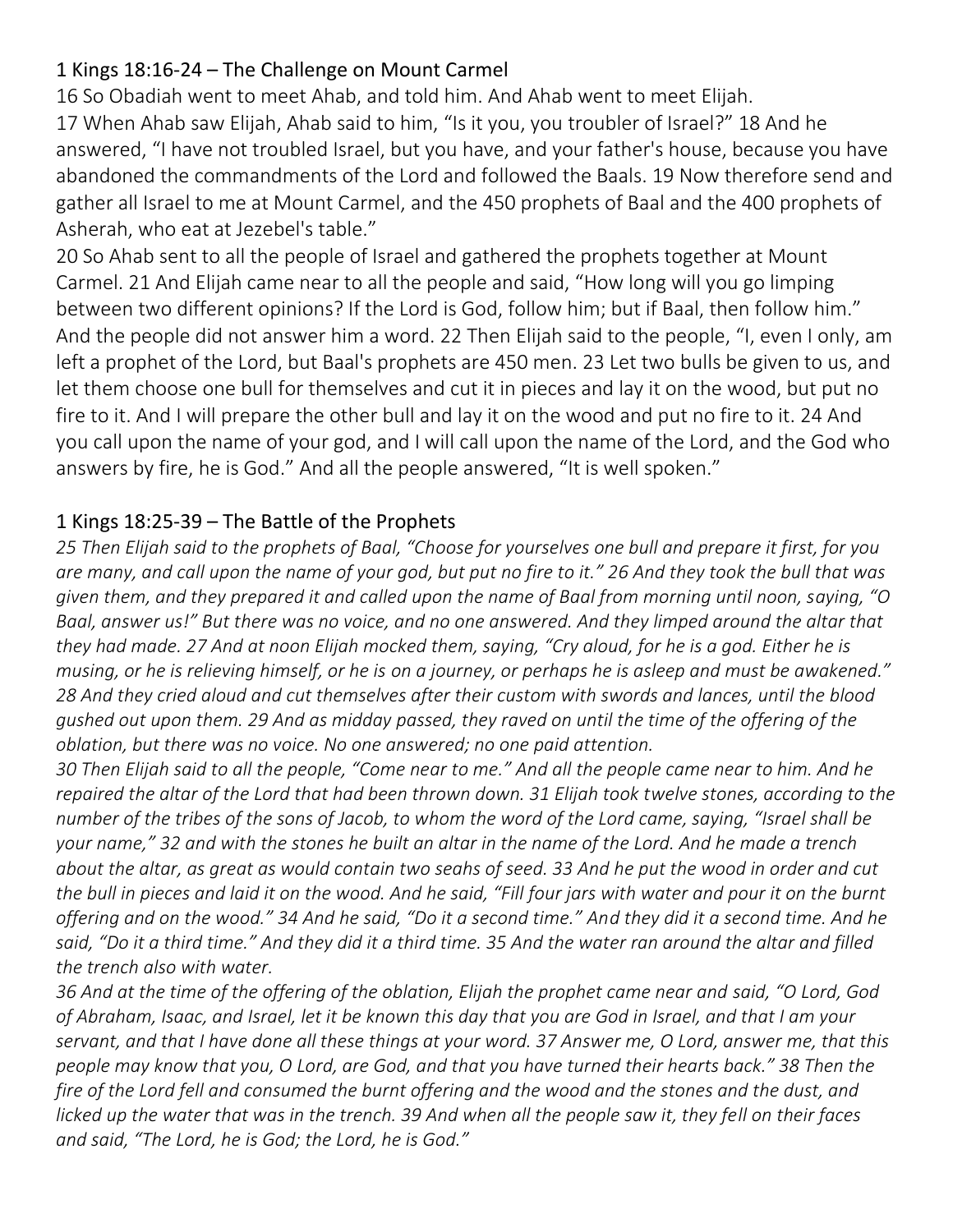East Glenville Church – Sermon Notes Handout – May 22nd 2022 Elijah: The Lonely Prophet  $#4 - 1$  Kings 18:16-39 – The Battle of the Prophets

Monotheism is different than **which is the worship of only one God.**  Deuteronomy 6:14 – *Do not follow other gods, the gods of the peoples around you; 15 for the Lord your God, who is among you, is a \_\_\_\_\_\_\_\_\_\_\_\_ God*

1 Kings 18:16-18 Ahab **Elijah for the troubles Israel was facing**.

18:19-24 Elijah asks the people, how long will you \_\_\_\_\_\_\_\_\_ between two opinions?

Showdown on Mt. \_\_\_\_\_\_\_\_\_\_\_\_: The god who answers by \_\_\_\_\_\_\_\_ he is God!

18:25-26 *What advantages does Elijah give to the other side, and why?*

18:27-29 Elijah \_\_\_\_\_\_\_\_ the prophets of Baal, and suggests Baal might be:

*\_\_\_\_\_\_\_\_\_\_\_\_ or \_\_\_\_\_\_\_\_\_\_\_\_ or \_\_\_\_\_\_\_\_\_\_\_\_\_\_ or \_\_\_\_\_\_\_\_\_\_\_\_\_\_*

18:30-35 Elijah sets up twelve \_\_\_\_\_\_\_, why is that significant?

Gen 35:14 - God renames Jacob to ending and Jacob sets up a capabiliar of remembrance.

18:36-37 Look at Elijah's prayer: *What reasons does Elijah give for God to send down fire?* 

18:38-39 The people "The Lord is God!" and then what else happens?

First – *What happens to the other prophets?* Why might the stakes for who or what we choose to worship with our heart & life be so big?

Second – *What gave Elijah such confidence at this Battle of the Prophets?* What would enable us to have such confidence in the Lord?

Third – *Should we ask God to send down fire to demonstrate He is the true God?*